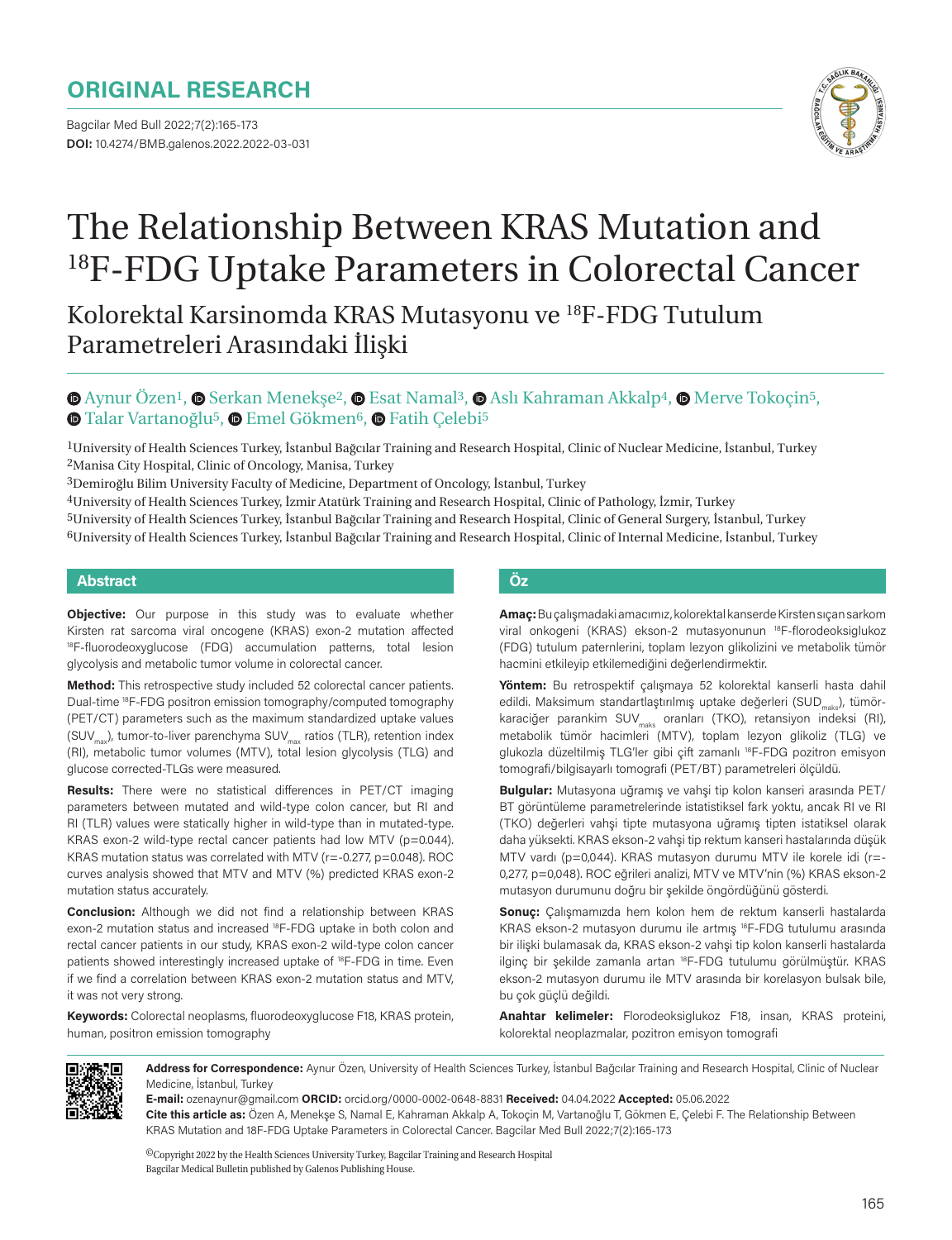## **Introduction**

The colorectal cancer (CRC) is one of the most common cancer types worldwide (1). By rising developments in diagnostic imaging modalities and optimization of surgical, neoadjuvant and palliative therapies, the mortality rate of CRC has decreased by more than 20% in the last 10 years. Pathogenesis of CRC is still not clear. Initially, it was thought that genetic mutations and chronic inflammation played the key role in its pathogenesis. Approximately 35-40% of CRC exhibits a mutation in the V-KI-RAS2 Kirsten rat sarcoma viral oncogene (KRAS) that involved codons 12 and 13 in more than 90% of cases. Although testing for mutations in KRAS exon 2 containing codons 12 and 13 was recommended previously, the current guidelines recommend to analyze not only KRAS exon-2 but also KRAS exons-3, containing codons 59 and 61 and exon-4, containing codons 117 and 146, NRAS exons-2, containing codons 12 and 13, exons-3, containing codons 59 and 61, and exons-4, containing codons 117 and 146 (2). Clinical significance of RAS mutation is associated with resistance to drugs targeting the epidermal growth factor receptor (EGFR), which is linked to cell survival, motility, proliferation, angiogenesis and metastasis. Currently, anti-EGFR drugs are recommended for wild-type KRAS metastatic CRC patients.

Molecular imaging has gained wide acceptance in many clinical oncology practices as a less invasive diagnostic technique. For this purpose, imaging is performed with positron emission tomography combined with computed tomography (PET/CT), in which tumor-seeking agents are used. It allows molecular and morphologic evaluation at the same time and displays a powerful tool within one imaging modality for whole body staging, restaging, and evaluation of therapy. The radiopharmaceutical commonly used in clinical routine for PET/CT scans is 18F-fluorodeoxyglucose (FDG), which is an analog of glucose. Thus, glucose metabolism is measured *in vivo* by uptake of 18F-FDG. Likewise, in glucose metabolism, it is taken into the cell via glucose transporters (GLUT) and then phosphorylated to FDG-6-phosphate by hexokinases and trapped inside the cell. Using delayed or dual-time PET/CT scans in molecular imaging has been suggested by some researchers because uptake of 18F-FDG uptake increases markedly in malignant cells over time. Semi-quantitative parameters calculated on 18F-FDG PET/CT scans are standardized uptake value (SUV), reflecting 18F-FDG accumulation, metabolic tumor volume (MTV), and total lesion glycolysis (TLG). There are some human studies demonstrating the relationship

between SUV and KRAS mutational status (3-9). However, in most of these studies, FDG accumulation pattern in dualtime imaging, glucose corrected-TLG (cor-TLG) and also MTV and TLG were not studied. The aim in this study was to analyze whether KRAS exon-2 mutation affected 18F-FDG accumulation patterns in dual-time PET/CT imaging, MTV, TLG, and cor-TLG in CRC.

## **Materials and Methods**

We retrospectively reviewed the medical records of all CRC patients who underwent 18F-FDG PET/CT scan as a part of a staging work-up before treatment at our institution between February 2010 and August 2015. We enrolled 52 patients (mean age: 59.65±14.053 years, 23 female and 29 male) with CRC who had KRAS exon-2 gene mutation analysis and underwent preoperative 18F-FDG PET/CT scan before resection or neoadjuvant treatment. CRC was diagnosed by colonoscopical biopsy in all patients before <sup>18</sup>F-FDG PET/CT imaging. Local ethics committee approved this retrospective study. Due to the retrospective design of this study, the requirement for informed consent was not deemed necessary.

PET/CT scans were achieved with a Gemini GXL PET/CT scanner (Philips Healthcare, Cleveland, Ohio, USA) after intravenous 354.31±56.5 MBq (9.57±1.53 mCi) 18F-FDG injection when patients were fasted for at least six hours prior to injection. Also, blood glucose levels were checked just prior to injection. An oral contrast agent was used for each patient. After injection, all patients were rested in a quiet room for a good FDG distribution during the waiting period. They emptied their bladder before scanning. Whole body 18F-FDG PET/CT imaging at 1 hour was acquired from the skull base to the mid thighs in supine position. A CT image was achieved firstly from the integrated PET/ CT scanner with the use of a standardized protocol. This involved a section thickness of 3.3 mm, 120 kV, automatically calculated mA∙s for the patient's weight, a tube rotation time of 0.75 s per rotation, and a pitch of 0.85. Afterwards, PET images were acquired immediately and reconstructed using CT data for attenuation correction with iterative reconstruction. In 37 (71.15%) of the patients, delayed imaging was performed to better localize suspicious or primary lesions after 104.31±34.11 minutes from whole body scan.

For quantitative assessment, nuclear medicine specialist with ten years of experience evaluated the images of <sup>18</sup>F-FDG PET/CT with visual inspection in transaxial, coronal and sagittal planes using a commercial workstation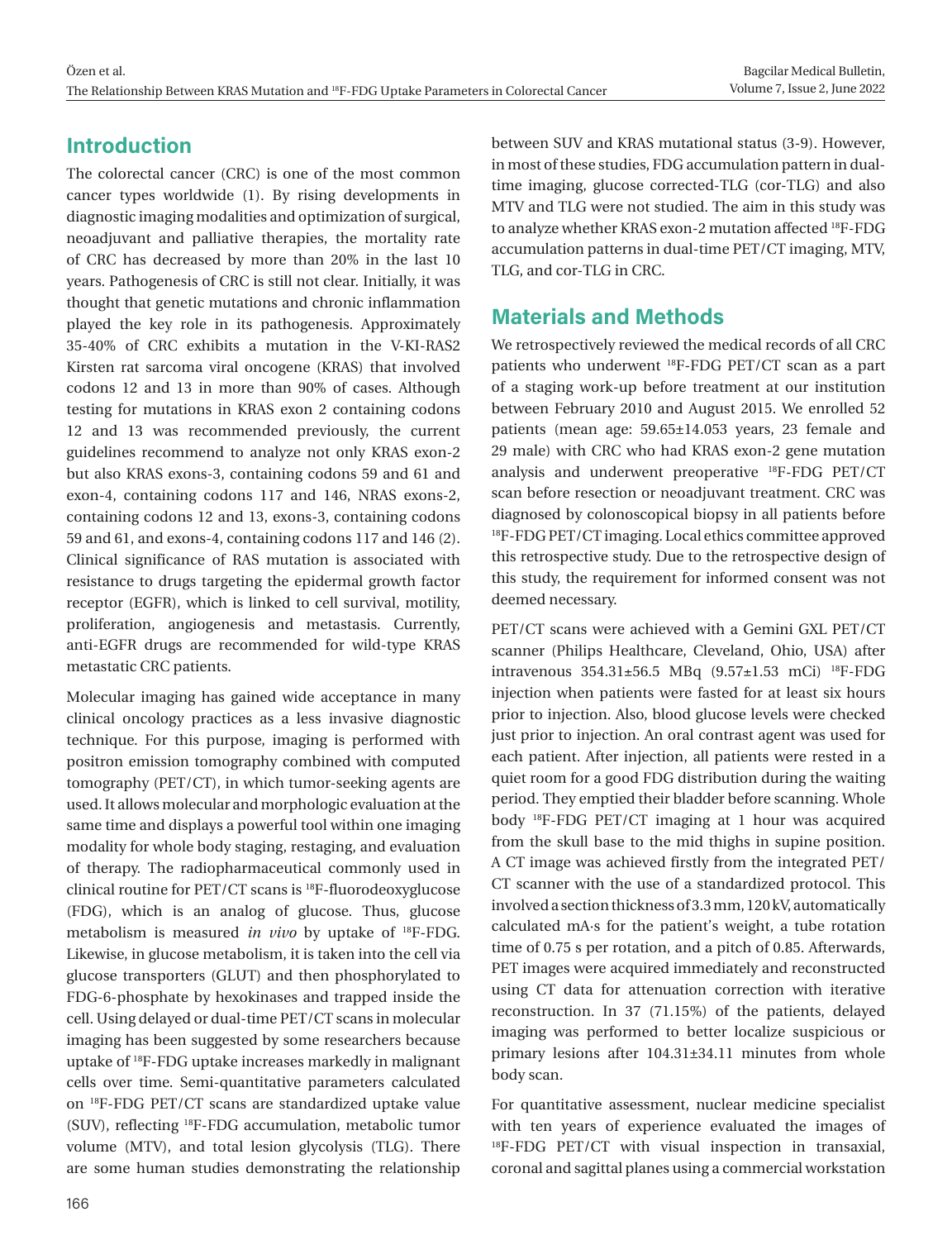(IntelliSpace Portal; Philips Healthcare, USA). The regions of interest were drawn over the tumor. The maximum SUV  $(SUV_{\text{max}})$  at whole body image (SUV1) and delayed spot image (SUV2) were automatically calculated with polygonal free-hand regions of interest in all patients. Furthermore,  $\text{SUV}_{\text{max}}$  was measured from the normal liver parenchyma with circular regions of interest at dual-time (SUV1<sub>liver</sub> and  $SUV2_{\text{line}}$ ). Non-tumor regions of interest were drawn larger than 1 cm. For tumor-to-liver  $\text{SUV}_{\text{max}}$  ratio calculation (TLR), SUV $_{\text{max}}$  of primary tumor was divided to liver SUV $_{\text{max}}$ as follows:

 $TLR1 = SUV1/SUV1$ <sub>liver</sub>

 $TLR2 = SUV2/SUV2$ 

The retention index (RI) from  $\text{SUV}_{\text{max}}$  and TLR values, obtained dual-time images, was calculated via the formula below:

 $RI = (SUV2 - SUV1) \times 100/(SUV1)$ 

 $RI$  (TLR) = (TLR2-TLR1)  $\times$  100/(TLR1)

Additionally, MTV was automatically calculated from primary lesions on whole body PET/CT images with two



**Figure 1.** Calculation of metabolic tumor volume. The contouring margins around the tumor were defined using A) A fixed SUV cut-off level, 2.5 or greater and B) A relative threshold with 40% or greater of  $\text{SUV}_{\text{max}}$ 

different methods (Figure 1). The drawn regions of interest that protrudes the lesion in each section were checked. The first method described as MTV was that the contouring margins around the tumor were defined using a fixed SUV $_{\text{max}}$ cut-off level, 2.5 or greater. Another method described as MTV (%) was that contouring margins were defined using a relative threshold with 40% or greater of  $\text{SUV}_{\text{max}}$ .

TLG values, considering both the metabolic activity and tumor burden, were calculated from primary lesion mean SUVs  $(SUV_{mean})$  and MTVs (10) with this formula;

## $TLG=SUV_{mean} \times MTV$ .

In addition,  $\text{SUV}_{\text{mean}}$  corrected for the blood glucose level was calculated as  $(SUV_{mean}) \times (blood$  glucose level)/100 (11), and then glucose corrected TLGs (cor-TLG) were also calculated from attenuation-corrected 18F-FDG PET/CT images. Furthermore, values at two different methods such as TLG, TLG (%), cor-TLG, and cor-TLG (%) were defined depending on different MTV measurement methods, which is one parameter in TLG formula.

In 38 of 52 (73.1%) patients with metastasis at the diagnosis, KRAS gene mutation testing was conducted immediately. In the remaining 14 (26.9%), KRAS mutation gene testing was studied after detecting metastasis during follow-up. For KRAS mutation analysis, genomic deoxyribonucleic acid was extracted from formalin-fixed paraffin-embedded tumor tissue sections by using microdissection method. Pathologists experienced in gastrointestinal tumors, utilizing real-time polymerase chain reaction and pyrosequencing method, analyzed for the mutations specific for codons 12, 13, 61, and 146 of *KRAS* gene, and only exon-2 mutations were included in this study. Also, NRAS mutation status was not studied in all patients.

### **Statistical Analysis**

Statistical calculations were carried out using the NCSS Statistical Software version 2007 (Kaysville, UT, USA). Quantitative parameters were analyzed by mean and standard deviation. Qualitative parameters were analyzed by percentage and frequencies. In case, the KRAS mutation status groups were classified as KRAS exon-2 mutated or KRAS exon-2 wild-type. The Mann-Whitney U test for variables was used. The Spearman correlation test among all parameters was performed. The analyses to compare the predictive ability were tested by receiver operating characteristic curve analysis. Values of p less than 0.05 were considered as significant.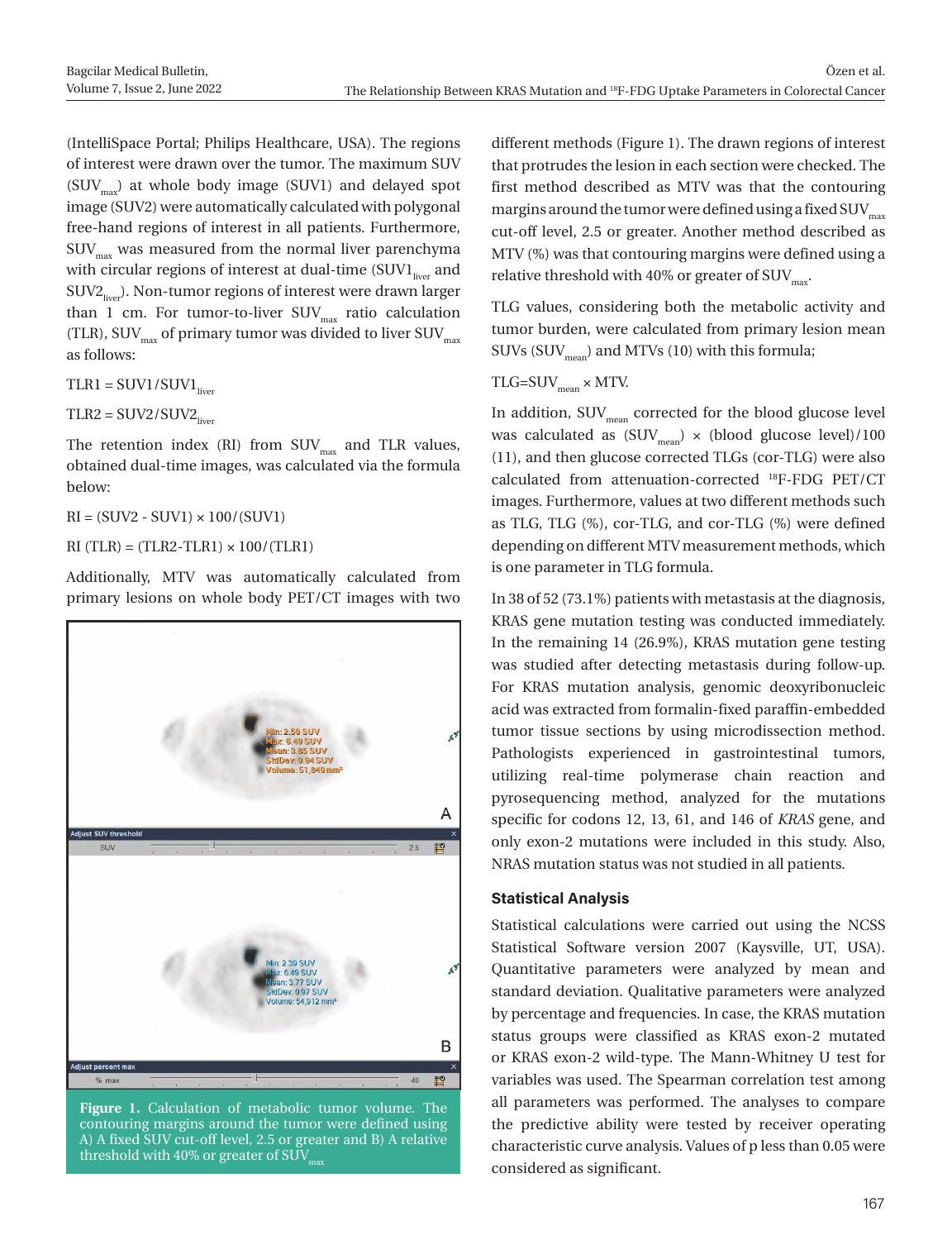## **Results**

Thirty-one (59.6%) of the 52 patients had colon and 21 (40.4%) had rectal cancer. KRAS mutation status was KRAS exon-2 mutated in 14 (26.9%; 11 colon and 3 rectal cancer) patients and KRAS exon-2 wild-type in 38 (73.1%; 20 colon and 18 rectal cancer) patients. According to the KRAS status of patients, their descriptive statistics are presented in Table 1.

In 18F-FDG PET/CT evaluations, the metastasis was detected in the liver in 30 patients, at the non-regional lymphatic station in the abdomen in 6 patients, and in the lung in 5 patients. 3 of patients had bone metastasis and 3 of them had peritoneal implants. The mean blood glucose level during 18F-FDG injections was 107.38±19.748 mg/ dL. Although there were no statistical differences in whole body PET/CT imaging parameters between mutated and wild-type colon cancer, RI and RI (TLR) values, reflecting gradually increasing glucose uptake, were higher in wildtype colon cancer than mutated patients (Figure 2). In rectal cancer, KRAS exon-2 wild-type patients had low MTV than mutated cases (Table 2).

| <b>Table 1. Descriptive statistics of patients</b> |                               |                                  |  |  |  |  |  |
|----------------------------------------------------|-------------------------------|----------------------------------|--|--|--|--|--|
| <b>Characteristics</b>                             | <b>KRAS</b> exon-2<br>mutated | <b>KRAS</b> exon-<br>2 wild-type |  |  |  |  |  |
| n                                                  | 14                            | 38                               |  |  |  |  |  |
| Age (years)                                        |                               |                                  |  |  |  |  |  |
| Mean $\pm$ SD*                                     | 61.5±12.72                    | 58.97±14.62                      |  |  |  |  |  |
| Sex                                                |                               |                                  |  |  |  |  |  |
| Female                                             | 8 (57.1%)                     | 15 (39.5%)                       |  |  |  |  |  |
| Male                                               | 6(42.9%)                      | 23 (60.5%)                       |  |  |  |  |  |
| <b>Blood glucose</b>                               |                               |                                  |  |  |  |  |  |
| Mean $\pm$ SD*                                     | 109.43±25.157                 | 106.63±17.692                    |  |  |  |  |  |
| <b>CEA</b>                                         |                               |                                  |  |  |  |  |  |
| < 5.0                                              | 2 (14.3%)                     | 12 (31.6%)                       |  |  |  |  |  |
| $\geq 5.0$                                         | 12 (85.7%)                    | 26 (68.4%)                       |  |  |  |  |  |
| <b>Tumor localization</b>                          |                               |                                  |  |  |  |  |  |
| Colon                                              | 11 (78.6%)                    | 20 (52.6%)                       |  |  |  |  |  |
| Rectum                                             | 3 (21.4%)                     | 18 (47.4%)                       |  |  |  |  |  |
| <b>Metastases at diagnosis</b>                     |                               |                                  |  |  |  |  |  |
| Yes                                                | 10 (71.4%)                    | 28 (73.7%)                       |  |  |  |  |  |
| No                                                 | 4 (28.6%)                     | 10 (26.3%)                       |  |  |  |  |  |
| <b>Tumor type</b>                                  |                               |                                  |  |  |  |  |  |
| Adenocarcinoma                                     | 12 (85.7%)                    | 32 (84.2%)                       |  |  |  |  |  |
| Adenocarcinoma with mucinous<br>differentiation    | $1(7.1\%)$                    | 4 (10.5%)                        |  |  |  |  |  |
| Signet ring cell adenocarcinoma                    | $1(7.1\%)$                    | 2(5.3%)                          |  |  |  |  |  |
|                                                    |                               |                                  |  |  |  |  |  |

\* p-value>0.05, SD: Standard deviation, KRAS: Kirsten rat sarcoma viral oncogene

In correlation analyses, KRAS exon-2 mutation status was only correlated with MTV (%) (r=-0.277, p=0.048). SUV1 and SUV2 were strongly correlated with MTVs, TLGs, and cor-TLGs (Table 3 and Figure 3). The strong positive correlations were found between MTVs and TLGs because of the TLG derived from MTV. When receiver operating characteristic curves were analyzed to compare the efficacy of various parameters, the results showed that MTV and MTV (%) most accurately predicted the KRAS exon-2 mutated state (Figure 4). The areas under the curve were 0.722 [95% confidence interval (CI)=0.394-1] and 0.806 [95% CI=0.537- 1], respectively. We then sought to determine optimal cut-off to distinguish between KRAS exon-2 mutated and wild-type patients. Receiver operating characteristic curve analysis showed cut-off value of 62.144 mm3 for MTV with 63.64% sensitivity and 69.23% specificity (positive predictive value=46.7%, negative predictive value=81.8%, likelihood ratio=2.07). The cut-off value for MTV (%) was 31.616 mm3 with 85.71% sensitivity and 60.53% specificity (positive predictive value=44.4%, negative predictive value=92%, likelihood ratio=2.17).

## **Discussion**

The *RAS* gene family is a proto-oncogene that includes the oncogenes KRAS, HRAS, and NRAS. They have similar structure and function. When they become active, they begin to function as oncogenes and play an important role in the pathogenesis of cancer. RAS is involved in processes such as signal transduction, proliferation, mutation, adhesion, apoptosis and migration of cells. When RAS and RAS-associated proteins are increased, they often lead to the formation of cancers by increasing invasion and metastasis and reducing apoptosis (12). Many human malignancies, including lung cancer, pancreatic cancer, and particularly CRC, show (13,14). Overexpressions of KRAS mutations at codons 12, 13, 59, 61, 117, and 146 have been shown to induce RAS protein activation. The mutations of KRAS in CRC occur in codons 12 and 13 with approximately rate of 97%, while other mutations such as codons 61 and 146 are less frequent (15). KRAS exon-2 mutations are commonly observed in approximately 35-40% of patients with CRC, while the frequency is 10-15% for other RAS mutations (16). Clinical significance of KRAS mutations is due to its effect on treatment selection.

Uptake of 18F-FDG into cancer cells is complex. It is affected by tumor-related factors such as histological type, differentiation, hypoxia, tumor size and nontumor-related factors like diabetes mellitus. This radiopharmaceutical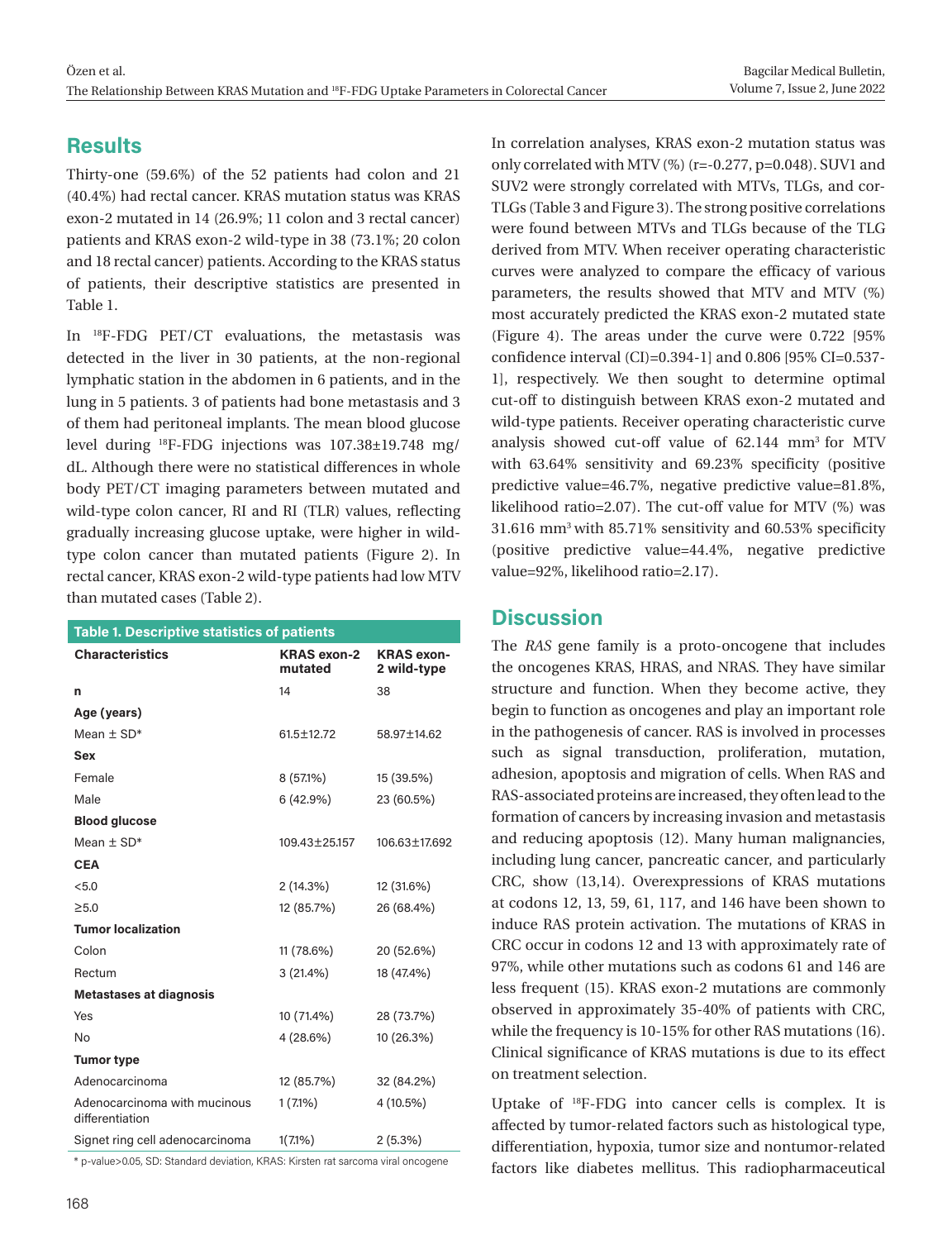

**Figure 2.** A 47-year-old female patient, KRAS wild type, rectal grade 2 adenocarcinoma. Early PET (black arrow) and fusion (yellow arrow) images in the upper row, late PET (orange arrow) and fusion (red arrow) images in the lower row. SUV $_{\text{max}}$  values measured from the rectum were 28.5 and 37.1 for early and late images, respectively. In mutant type KRAS patients, there was no such difference for  $\text{SUV}_{\text{max}}$  values

*PET: Positron emission tomography, KRAS: Kirsten rat sarcoma viral oncogene*

#### **Table 2. The Mann-Whitney U test for parameters of glucose metabolism from 18F-FDG PET/CT scans according to KRAS exon-2 mutation status**

|                                 | <b>Colon cancer</b>      |                      |       | <b>Rectal cancer</b>  |                      |       |  |  |
|---------------------------------|--------------------------|----------------------|-------|-----------------------|----------------------|-------|--|--|
|                                 | <b>Mutated</b>           | Wild                 |       | <b>Mutated</b>        | Wild                 |       |  |  |
|                                 | Mean $\pm$ SD (n)        | Mean $\pm$ SD (n)    | p     | Mean $\pm$ SD (n)     | Mean $\pm$ SD (n)    | р     |  |  |
| Whole body imaging parameters   |                          |                      |       |                       |                      |       |  |  |
| SUV <sub>1</sub>                | $12.90 \pm 7.18$ (11)    | 13.03±7.85 (20)      | >0.05 | $17.18 \pm 6.76$ (3)  | 14.17±6.07 (18)      | >0.05 |  |  |
| TLR <sub>1</sub>                | $6.05 \pm 3.31(11)$      | $5.51 \pm 3.303(19)$ | >0.05 | $11.51 \pm 10.24$ (3) | $6.34 \pm 2.716(18)$ | >0.05 |  |  |
| $MTV$ (mm <sup>3</sup> )        | $91.537 \pm 86.596$ (11) | 77.722±96.798 (20)   | >0.05 | 111.467±33.166 (3)    | 56.825±58.990 (18)   | 0.044 |  |  |
| <b>TLG</b>                      | 589.18±555.11 (11)       | 519.27±868.36 (20)   | >0.05 | 689.00±253.73 (3)     | 396.93±484.73 (18)   | >0.05 |  |  |
| cor-TLG                         | 686.28±700.65 (11)       | 619.44±1177.70 (20)  | >0.05 | 693.11±170.45 (3)     | 425.53±515.23 (18)   | >0.05 |  |  |
| $MTV$ (%) (mm <sup>3</sup> )    | 73.117±60.994 (11)       | 55.066±64.531 (20)   | >0.05 | 57.493±17.615 (3)     | 41.407±42.203 (18)   | >0.05 |  |  |
| TLG (%)                         | 524.07±469.37 (11)       | 411.60±650.26 (20)   | >0.05 | 465.27±66.38(3)       | 329.37±400.46 (18)   | >0.05 |  |  |
| $cor-TLG (%)$                   | 595.89±546.52 (11)       | 488.86±877.54 (20)   | >0.05 | 477.04±52.15 (3)      | 351.03±421.69 (18)   | >0.05 |  |  |
| Delayed spot imaging parameters |                          |                      |       |                       |                      |       |  |  |
| SUV <sub>2</sub>                | 15.79±10.059 (8)         | 21.02±11.67 (14)     | >0.05 | N/A                   | 18.08±7.53 (14)      | N/A   |  |  |
| TLR <sub>2</sub>                | 7.86±4.44 (8)            | $9.98 \pm 5.57(13)$  | >0.05 | N/A                   | $8.98 \pm 4.02$ (14) | N/A   |  |  |
| <b>RI</b>                       | 24.09±10.51(8)           | 40.15±16.29 (14)     | 0.017 | N/A                   | 32.64±33.27 (14)     | N/A   |  |  |
| RI (TLR)                        | $31.89 \pm 13.93$ (8)    | 57.78±33.34 (13)     | 0.030 | N/A                   | 45.38±41.74 (14)     | N/A   |  |  |

SD: Standard deviation, KRAS: Kirsten rat sarcoma viral oncogene, MTV: Metabolic tumor volumes, TLG: Total lesion glycolysis, FDG: Fluorodeoxyglucose, PET/CT: Positron emission tomography/computed tomography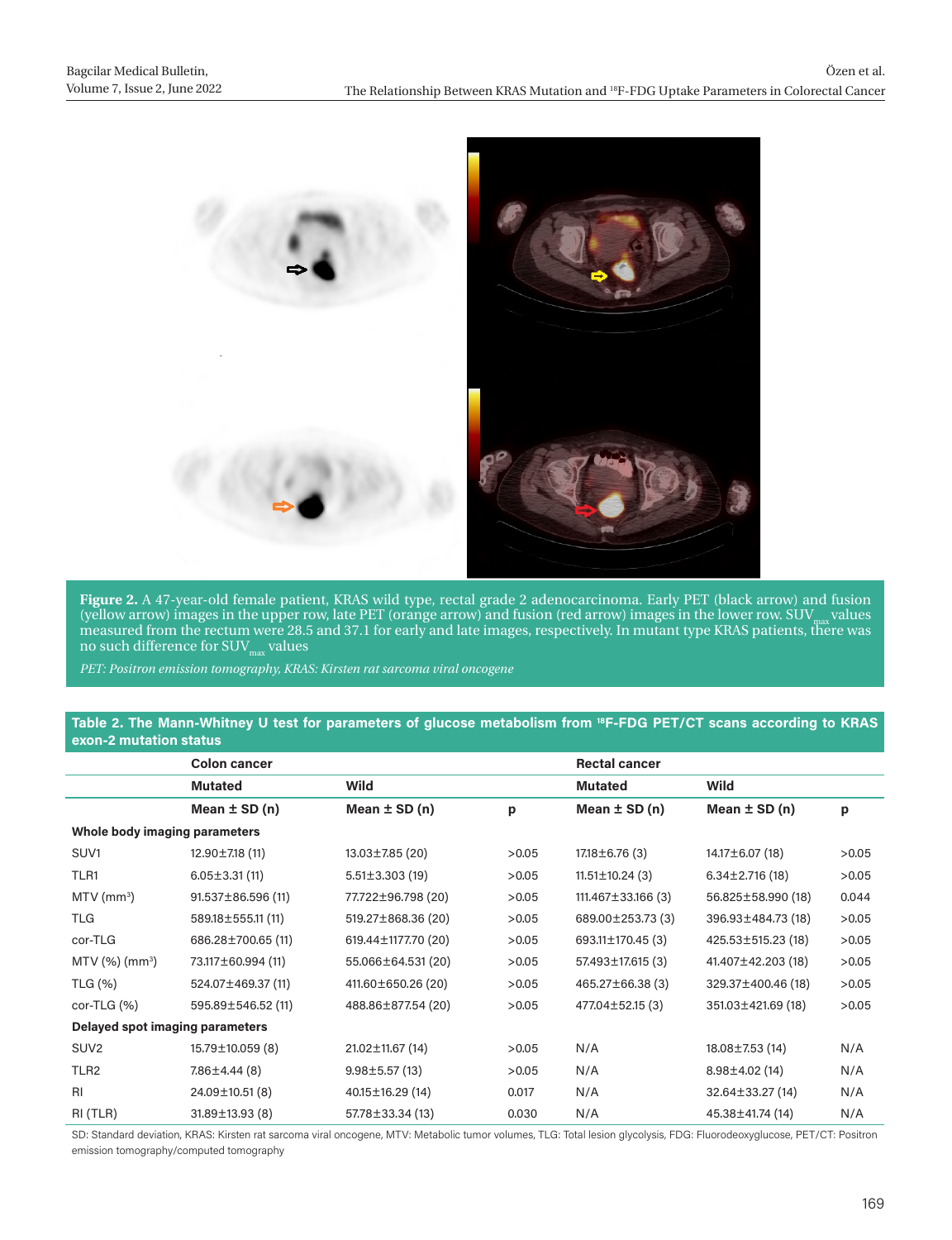| Table 3. The Spearman correlation test of <sup>18</sup> F-FDG PET/CT<br><b>parameters</b> |   |                  |                  |       |                  |
|-------------------------------------------------------------------------------------------|---|------------------|------------------|-------|------------------|
|                                                                                           |   | SUV <sub>1</sub> | SUV <sub>2</sub> | TLR1  | TLR <sub>2</sub> |
| <b>MTV</b>                                                                                | r | 0.535            | 0.519            | 0.457 | 0.440            |
|                                                                                           | р | 0,000            | 0.001            | 0.001 | 0.007            |
| TLG                                                                                       | r | 0.665            | 0.625            | 0.570 | 0.521            |
|                                                                                           | р | 0.000            | 0.000            | 0,000 | 0.001            |
| cor-TLG                                                                                   | r | 0.665            | 0.633            | 0.561 | 0.522            |
|                                                                                           | р | 0,000            | 0,000            | 0,000 | 0.001            |
| MTV(%)                                                                                    | r | 0.321            | 0.292            | 0.273 | 0.214            |
|                                                                                           | p | 0.020            | 0.080            | 0.053 | 0.210            |
| <b>TLG (%)</b>                                                                            | r | 0.591            | 0.550            | 0.498 | 0.451            |
|                                                                                           | р | 0,000            | 0,000            | 0,000 | 0,006            |
| $cor-TLG()$                                                                               | r | 0.585            | 0.551            | 0.488 | 0.452            |
|                                                                                           | р | 0.000            | 0.000            | 0,000 | 0.006            |

r: Correlation coefficient, FDG: Fluorodeoxyglucose, PET/CT: Positron emission tomography/computed tomography, MTV: Metabolic tumor volumes, TLG: Total lesion glycolysis

is transported into the cell through GLUTs. On the other hand, uptake of 18F-FDG can also be seen in inflammatory processes. Depending on the different levels and degrees of GLUT and hexokinase expressions, there are profile differences in inflammatory lesions and cancer. For this purpose, dual-time imaging can be used for the differential diagnosis. Several studies have recently reported that the most essential factor for 18F-FDG uptake in CRC is increased GLUT1 expression (5,17). Accumulation of 18F-FDG in colon carcinoma can predict the underlying tumor biology in terms of forecasting of malignancy potential and prognosis (17). Furthermore, colon may occasionally demonstrate high 18F-FDG uptake. Moreover, dual-time imaging is also useful in distinguishing tumors from normal tissues seen with high 18F-FDG uptake. However, focal intense hypermetabolism is highly suggestive in neoplasm (18). Due to the fact that subcentimetric lesions may cause false negative results in 18F-FDG PET/CT scanning, we perform



**Figure 3.** Correlation graphs of 18F-FDG parameters *FDG: Fluorodeoxyglucose*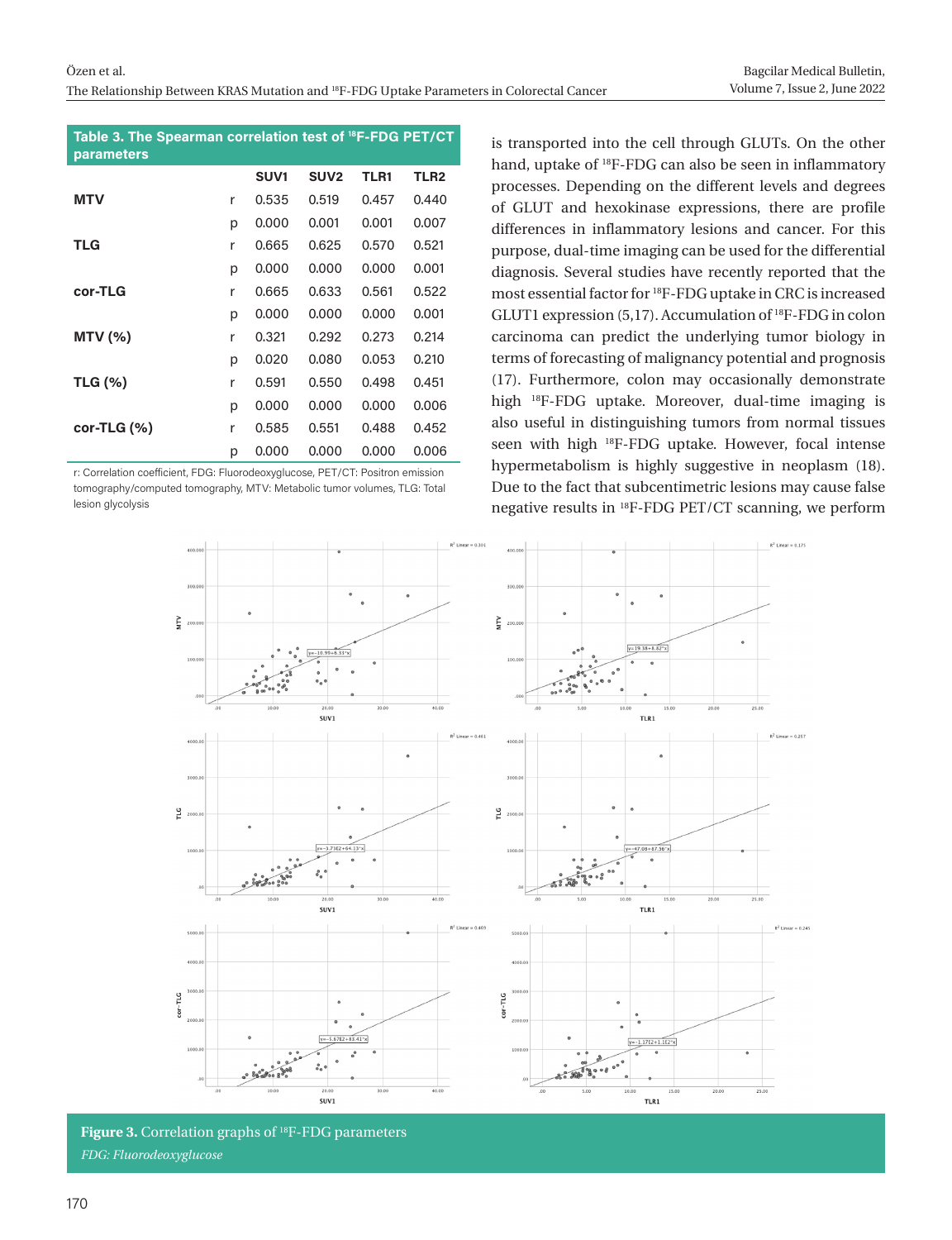

<sup>18</sup>F-FDG PET/CT imaging for patients with lesion size larger than 1 cm to avoid partial volume effect in our institution.

Interestingly, some studies have found that mutant KRAS or BRAF alleles have always higher GLUT1 transcript expression times compared to wild type, ranging from 3- to 22- fold (5,19,20). These CRC cells are thus able to survive under low glucose conditions with increased GLUT1 expression (20). At this point, more 18F-FDG uptakes can be expected in patients with KRAS-mutant. Some studies in the CRC have examined this hypothesis in the literature (3-9). Firstly, Kawada et al. (5) investigated the relationship between 18F-FDG accumulations of KRAS/BRAF mutations in 51 CRC patients. They calculated  $\text{SUV}_{\text{max}}$  for primary tumor and TLR, as well as evaluated GLUT1 and hexokinase type-II levels. They found that both  $\text{SUV}_{\text{max}}$  and TLR were significantly higher in the mutant group. Afterwards, Miles et al. (9) found that KRAS mutants with high  $\text{SUV}_{\text{max}}$ had a significantly increased likelihood of expressing hypoxia-inducible factor-1, while KRAS mutants with low SUVmax expressed minichromosome maintenance protein 2 in 33 CRC patients. In a study comparing KRAS exon-2 mutational status and  $\text{SUV}_{\text{max}}$  at the metastatic lesions of 44 CRC patients, they expressed no statistically significant correlation between  $\text{SUV}_\text{max}$  and KRAS mutation status in liver metastasis (7). A recent study by Chen et al. (3) in 121

CRC patients revealed that KRAS-mutated tumor exhibited higher SUV<sub>max</sub>. In addition, researchers found that SUV<sub>max</sub> and PET-based maximal tumor width with a 40% threshold of  $\text{SUV}_{\text{max}}$  were two predictors of KRAS mutations. In this study, MTVs and TLGs with different thresholds, such as 2.5 or 3.0  $\text{SUV}_{\text{max}}$ , and volume greater than 20%, 30%, 40%, 50% of  $\text{SUV}_{\text{max}}$ , were calculated and no significant difference was found for *KRAS* gene mutation. In another study, researchers demonstrated that GLUT1 protein expression was about 2.5-3.0-fold in higher KRAS mutant in paired isogenic human CRC cell lines, and hexokinase 2 protein expression was also dramatically higher in the mutant KRAS cells than in wild-type cells. Under hypoxic situations, the researchers showed that KRAS mutated CRC cells show increased 18F-FDG accumulations depending on the hypoxia-inducible factor 1 pathway, whereas the enhanced uptake of 18F-FDG in hypoxic wild-type CRC cells was independent of the hypoxia-inducible factor 1 pathway (19). In a recent study, Chen et al. (4) found that  $\text{SUV}_{\text{max}}$ , various thresholds of MTV, TLG and tumor width on PET/CT yielded similar results for KRAS in 103 CRC patients as in other studies. In a second study of Kawada et al. (6) analyzing 55 tumors, they found no significant relationship between  $\text{SUV}_{\text{max}}$  and KRAS status including tumor size below 10 mm. Excluding cases with a small tumor size to minimize the bias of the partial volume effect, the researchers found higher  $\text{SUV}_{\text{max}}$  values in mutant KRAS patients than wild-type with 71.4% accuracy when the  $\text{SUV}_{\text{max}}$  cut-off value was 6.0. In a recently published study involving 179 CRC patients, researchers examined the value of PET/CT parameters such as  $\text{SUV}^{\text{max}}$ ,  $\text{SUV}_{\text{peak}}$ , MTV, and TLG for the prediction of KRAS mutation and investigated their variability depending on C-reactive protein levels (8). They found higher accumulations of 18F-FDG in CRC patients with KRAS mutations, and  $\text{SUV}_\text{max}$  and  $\text{SUV}_\text{peak}$  were independent predictors of KRAS mutation with positive LN metastasis. Also, the association changed with higher CRP levels.

In this study, we hypothesized that KRAS mutations would increase 18F-FDG uptake especially in SUV2 and RI in dual-time imaging, and also affect the TLGs in CRC. With this aspect, our study is the first to evaluate delayed imaging findings and also to correct glucose-TLG values. We did not find a relationship between KRAS status and  $\text{SUV}_{\text{max}}$  of the primary lesion. This seems to be contrary to other publications in literature. However, in a metaanalysis, 18F-FDG PET was shown to have low sensitivity and specificity for the prediction of KRAS mutation in CRC patients (21). On the other hand, we found higher levels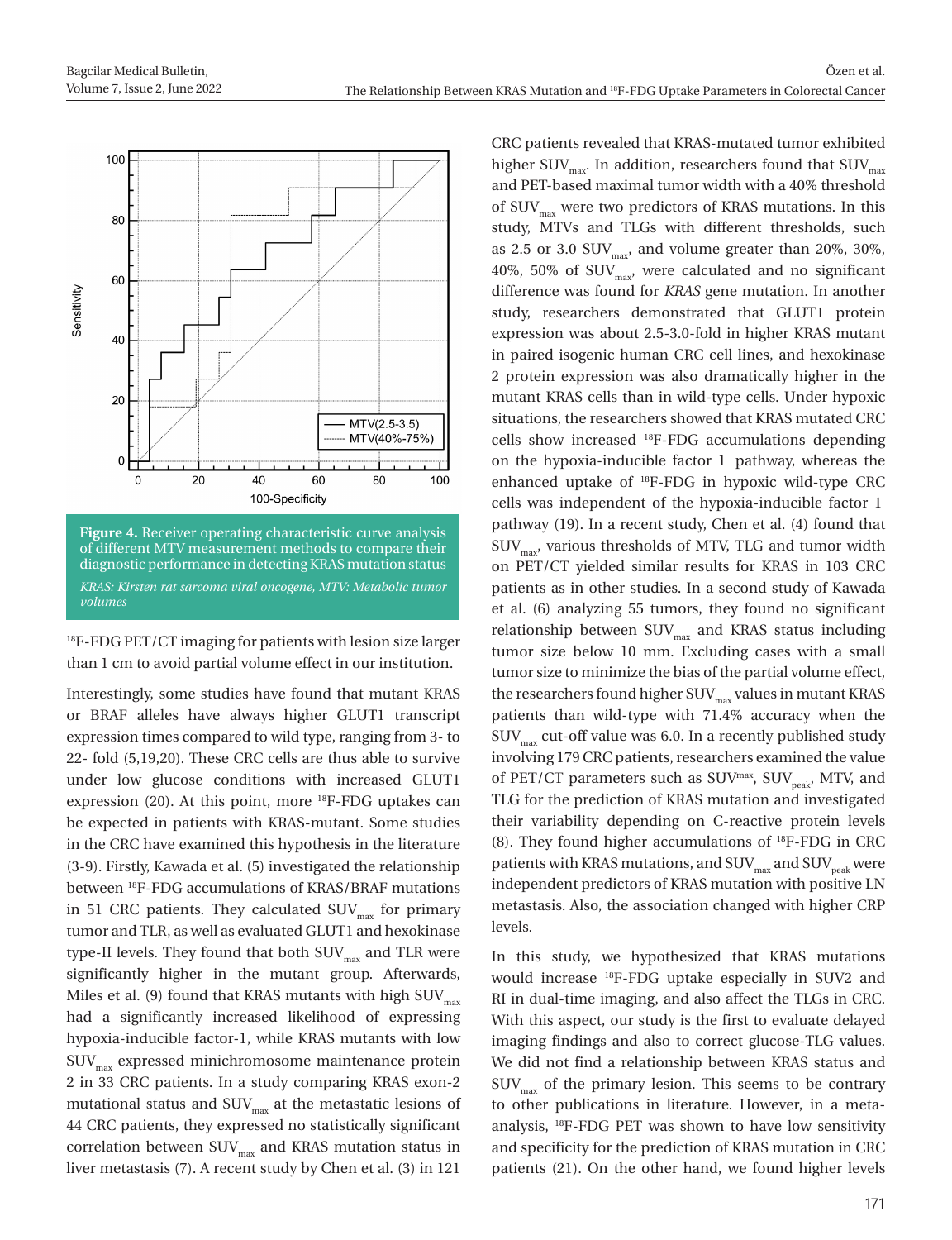for RI and RI (TLR) parameters obtained from dual-time imaging in KRAS exon-2 wild-type colon cancer patients. However, we could not determine a cut-off value for RI and RI(TLR) in this study. Low MTV level was found in KRAS exon-2 wild-type rectal cancers. Beside TLGs, neither difference nor relationship was detected for cor-TLGs. The reason of discrepancy with literature for  $\text{SUV}_{\text{max}}$  was thought to be the performance of KRAS mutational analysis not only on the pathology specimens but also on samples of biopsy in our study as possible causes of discordance. In our study, KRAS mutation analysis was performed only in 73.1% of patients at the time of diagnosis. The remaining patients were examined for their metastatic lesions during their follow-up. Therefore, the KRAS mutation analyses of the patients were not homogeneous in terms of the samples examined. For this reason, the relationship between <sup>18</sup>F-FDG parameters according to KRAS sampling method was not evaluated in this study. However, Baas et al. (22) showed that tumor tissue had a high agreement of over 97% from endoscopic biopsies and matched resected specimens in the determination of RAS mutation status. Beside this, in different anatomical regions of the same patient, as an indicator of cancer, heterogeneity of KRAS mutational status can be determined as a molecular discordance (23- 25). In addition, poor DNA quality in the tissue sample is seen in approximately 6% and 9% of cases, as a defect in determining KRAS mutation status (26).

### **Study Limitations**

There are several limitations in our study. First of all, the greatest bias of this work derives from the retrospective nature of the study itself. Also, the number of patients was few in this study. The effects on 18F-FDG accumulations of mutations of exon-3, 4 and also *NRAS* gene could not be assessed. While KRAS exon-2 mutation status was studied following tumor resection in a minority of patients, it was observed from biopsy specimen in others. Finally, the analysis of the mutational status of all patients was performed in a different laboratory.

## **Conclusion**

As a result, although we did not find a relationship in our study between KRAS exon-2 mutation status and increased <sup>18</sup>F-FDG uptake in both colon and rectal cancer patients, which was previously expressed in literature, KRAS exon-2 wild-type colon cancer patients showed interestingly increased uptake of 18F-FDG in time. Even if we were to find a correlation between KRAS exon-2 mutation status and MTV, it would not be very strong.. Therefore, we believe that further studies that examine subgroups for mutations and larger series are needed to clarify our hypothesis.

#### **Acknowledgements**

The authors would like to thank Rana Konyalıoğlu for her assistance with biostatistics that greatly improved the manuscript.

#### **Ethics**

**Ethics Committee Approval:** This study was approved by Non-invasive Clinical Research Ethics Committee of University of Health Sciences Turkey, İstanbul Bağcılar Training and Research Hospital (GOKAEK/2016-432).

**Informed Consent:** Due to the retrospective design of this study, the requirement for informed consent was not deemed necessary.

**Peer-review:** Internally peer-reviewed.

#### **Authorship Contributions**

Conception/Design of Study: A.Ö., S.M., E.N., Data Acquisition: A.Ö., M.T., T.V., E.G., A.K.A, Data Analysis or Interpretation: A.Ö., A.K.A., F.Ç., Drafting Manuscript:A.Ö., M.T., T.V., E.G., Critical Revision of Manuscript: S.M., E.N., F.Ç., A.K.A., Final Approval and Accountability: A.Ö, S.M., E.N., A.K.A., M.T., T.V., E.G., F.Ç., Technical or Material Support: A.K.A., M.T., T.V., E.G., Supervision: A.Ö, S.M., E.N., F.Ç.

**Conflict of Interest:** No conflict of interest was declared by the authors.

**Financial Disclosure:** The authors declared that this study received no financial support.

## **References**

- 1. Boyle P, Ferlay J. Cancer incidence and mortality in Europe, 2004. Ann Oncol 2005;16(3):481-488.
- 2. Allegra CJ, Rumble RB, Hamilton SR, Mangu PB, Roach N, Hantel A, et al. Extended RAS gene mutation testing in metastatic colorectal carcinoma to predict response to anti--epidermal growth factor receptor monoclonal antibody therapy: American Society of Clinical Oncology provisional clinical opinion update 2015. J Clin Oncol 2016;34(2):179-185.
- 3. Chen SW, Chiang HC, Chen WTL, Hsieh TC, Yen KY, Chiang SF, et al. Correlation between PET/CT parameters and KRAS expression in colorectal cancer. Clin Nucl Med 2014;39(8):685-689.
- 4. Chen SW, Lin CY, Ho CM, Chang YS, Yang SF, Kao CH, et al. Genetic Alterations in Colorectal Cancer Have Different Patterns on 18F-FDG PET/CT. Clin Nucl Med 2015;40(8):621-626.
- 5. Kawada K, Nakamoto Y, Kawada M, Hida K, Matsumoto T, Murakami T, et al. Relationship between 18F-fluorodeoxyglucose